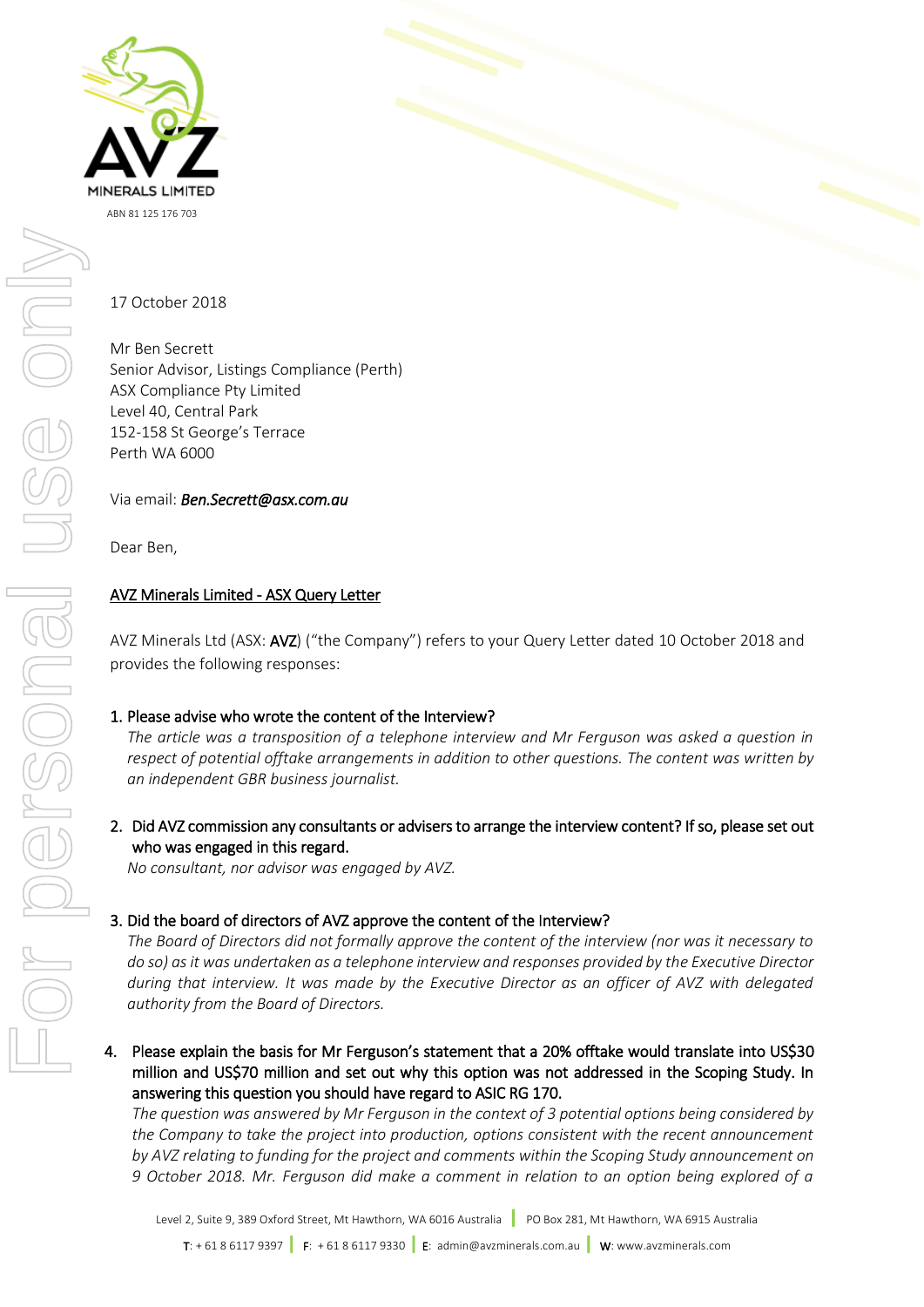*potential capital raising and offtake arrangement of 20% for a total of between say US\$30 million to US\$70 million (to the best of his knowledge, Mr Ferguson did not use the word "and"), however this comment was made based on what AVZ would like to achieve, it was not a definitive statement about pricing nor an amount. Importantly, the comment was not that a "20% offtake would translate into US\$30 million and US\$70 million", the comment was considering an option of a funding package of equity and offtake of 20% in that range.* 

*In broad terms, the option of equity and to sell offtake has been included in the recent Scoping Study release, as described in the section on "Project Funding". This is set out below with an extract from the release and our underlining to reflect the reference to the comments made in the interview:*

- *"A mix of debt, equity and off-take financing is the Company's most likely funding model. AVZ has an active ongoing dialogue with potential financing and investment partners and continues to receive unsolicited expressions of interest with regard to assisting the Company with its financing needs. These parties include substantial mining funds and companies including global diversified Chinese companies, Chinese off-take parties and Sub Continent interests. AVZ still has live MoU's with Guangzhou Tinci Materials Technology Co and Beijing National Battery Technology Co that remain in discussion with AVZ on the project.*
- *The Company is also able to pursue other methods of value realisation to assist funding the project, such as a partial sale of the asset, long term offtake and joint venture arrangements.*
- *The Company previously rejected funding based on providing off take of product being mindful of the need for economic value to be ascribed to the project and the dilutive effect on shareholders at that time. The Company can now engage in discussions with potential off-takers for advanced funding based on securing long term off-take for product given the project economics.*
- *Announcement of the project financial metrics in this report can now allow AVZ to advance discussions with selected potential customers. AVZ believes these advances in the Manono project firmly underpin a more favourable climate to engage with and conclude, binding off take arrangements."*

*Furthermore, and as also set out in the Scoping Study announced on 9 October 2018, the context of the comment of US\$30M to US\$70M was based on several other companies within Australia, at a similar stage in development having been successful in raising capital and selling offtake for similar amounts. By way of example, Pilbara Minerals with funding of up to US\$100M of debt and or prepayments from Gangfeng Lithium and Great Wall and an equity arrangement with POSCO for A\$80M, Kidman Resources which entity has entered into offtake agreements with Tesla and earlier into a Joint Venture ("JV") with SQM whereby Kidman received US\$25M and the JV received US\$60M of funding, and Argosy Minerals which entity has had several financings and offtake arrangements with Qingdao Qiabyun High Tec New Material Co.*

*However, the statement made in relation to the potential offtake values is not consistent with the detailed disclosures required to form a reasonable basis in accordance to ASIC RG 170.*

5. Please explain the basis for Mr Ferguson's statement AVZ could sell the northern half of the project for US\$250 million - US\$350 million and set out why this option was not addressed in the Scoping Study. In answering this question you should have regard to ASIC RG 170.

*In terms of an additional comment about a further option being the potential sale of part of the project, the selling price noted was purely as an example on a what if basis and was the posing the question as "If AVZ could sell…then…". That is, if for example half of the project could be sold for US\$250m – US\$300m then the Company would be able to use those funds for the capital expenditure, be debt free and shareholders would suffer no dilution.*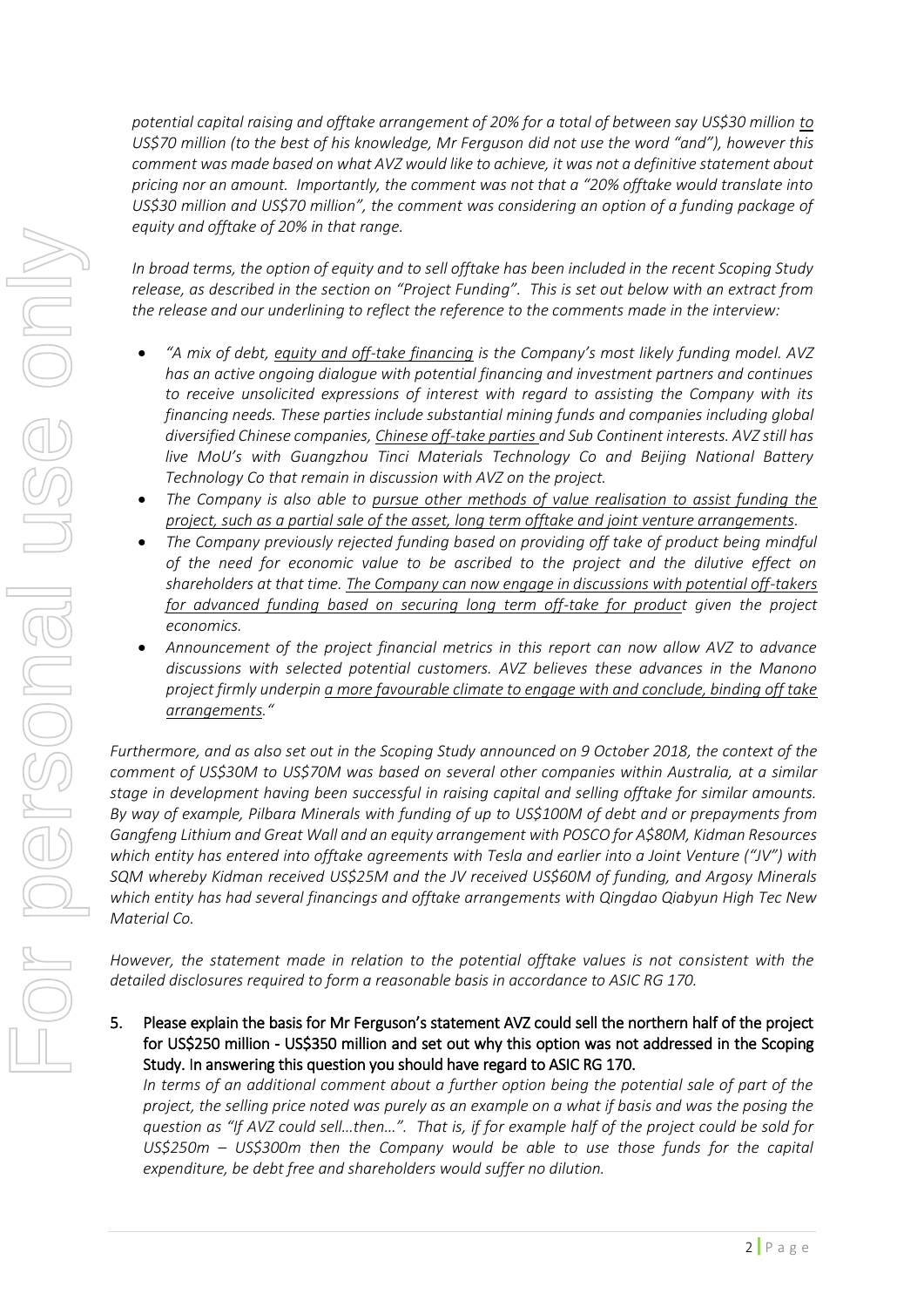*Again, this was a possible option and was included in the recent Scoping Study release within the section on "Project Financing" albeit, without the example figures. This is set out below with an extract from the release and our underlining to reflect the reference to the comments made in the interview:*

- *"The Company is also able to pursue other methods of value realisation to assist funding the project, such as a partial sale of the asset, long term offtake and joint venture arrangements.*
- *Other companies at a similar stage in development have been able to raise similar amounts of capital in recent capital raisings. This includes Galaxy Resources through the sale of a portion of their Argentinian Salar del Hombre Muerto licences for US\$280m to fund the remaining licences and other operations within the group; Pilbara Minerals with funding of up to US\$100M of debt and or prepayments from Gangfeng Lithium and Great Wall and an equity arrangements with POSCO for A\$80M and Kidman Resources entered into offtake agreements with Tesla and earlier into a Joint Venture ("JV") with SQM whereby Kidman received US\$25M and the JV received US\$60M of funding, and Argosy Minerals have had several financings and offtake arrangements with Qingdao Qiabyun High Tec New Material Co."*

*However, the statement made in relation to the potential sale values of the asset is not consistent with the detailed disclosures required to form a reasonable basis in accordance to ASIC RG 170.*

## 6. When did AVZ first become aware of the Relevant Information?

*The Relevant Information you refer to are the comments in the interview, and it is not a case of becoming "aware" of this information given that these comments were made in the actual interview and are merely examples of funding options being considered by AVZ.*

- 7. Does AVZ consider the Relevant Information to be information that a reasonable person would expect to have a material effect on the price or value of its securities? *Our comments in respect of our answer to question 6 applies to this question.*
- 8. If the answer to question 2 is "no", please advise the basis for that view.

*Not applicable.*

9. If the answer to question 2 is "yes" and AVZ first became aware of the Relevant Information before the Relevant Date, did AVZ make any announcement prior to the Relevant Date which disclosed the Relevant Information? If so, please provide details. If not, please explain why the Relevant Information was not released to the market at an earlier time, commenting specifically on when you believe AVZ was obliged to release the Relevant Information under Listing Rules 3.1 and 3.1A and what steps AVZ took to ensure that the Relevant Information was released promptly and without delay.

*Not applicable*

10. Please confirm that AVZ has released an announcement which retracts any reference to potential offtake values and potential sale values.

*AVZ confirms that an announcement has been released to retract the references to potential offtake values and potential sale values*

11. Please confirm that AVZ is in compliance with the Listing Rules and, in particular, Listing Rule 3.1. *The Company confirms it is in compliance with the Listing Rules and, in particular, Listing Rule 3.1.*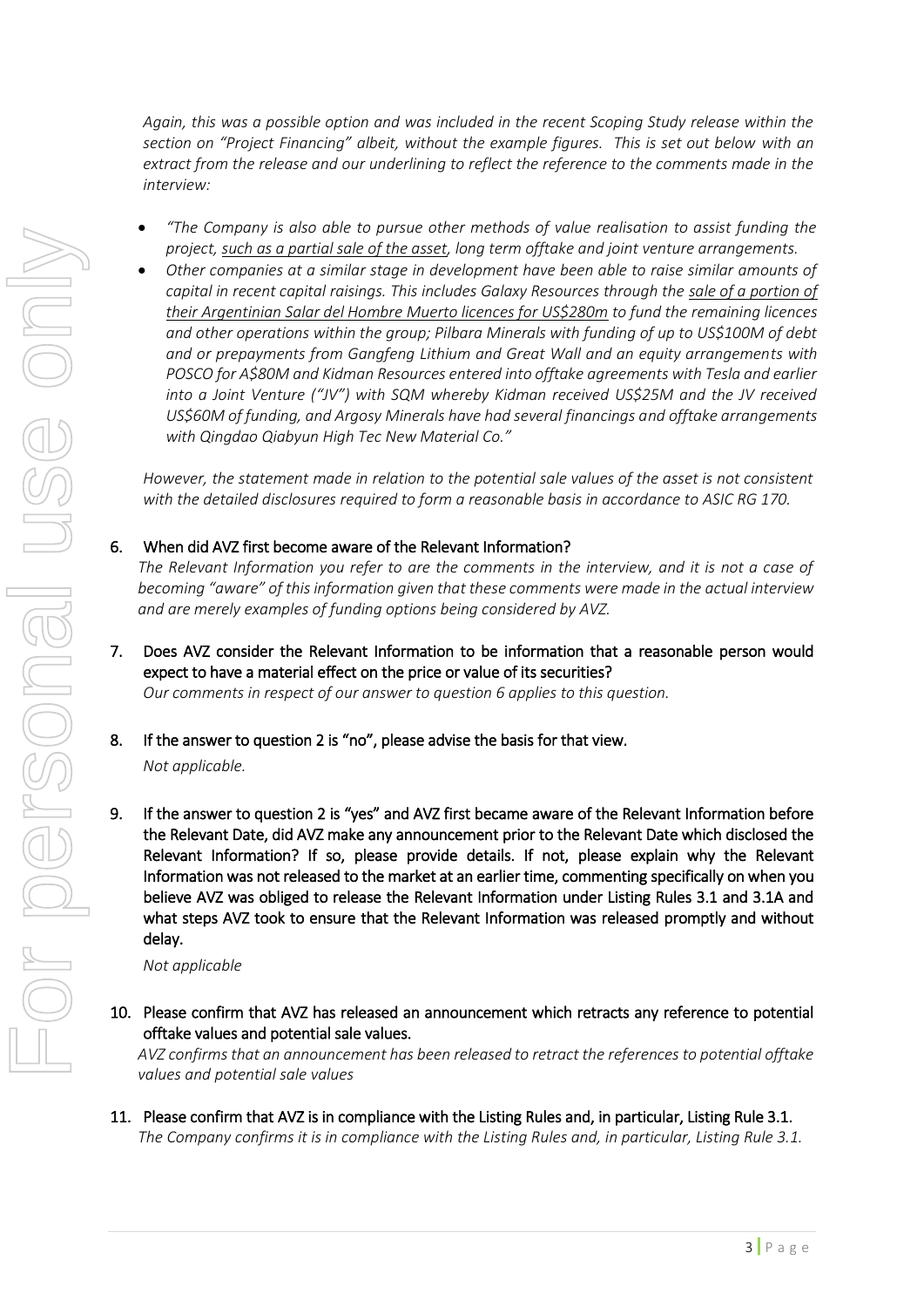12. Please confirm that AVZ's responses to the questions above have been authorised and approved in accordance with its published continuous disclosure policy or otherwise by its board or an officer of AVZ with delegated authority from the board to respond to ASX on disclosure matters.

*The Company confirms that its response has been authorised and approved by officers of the Company that have delegated authority from the Board to respond to ASX disclosure matters.*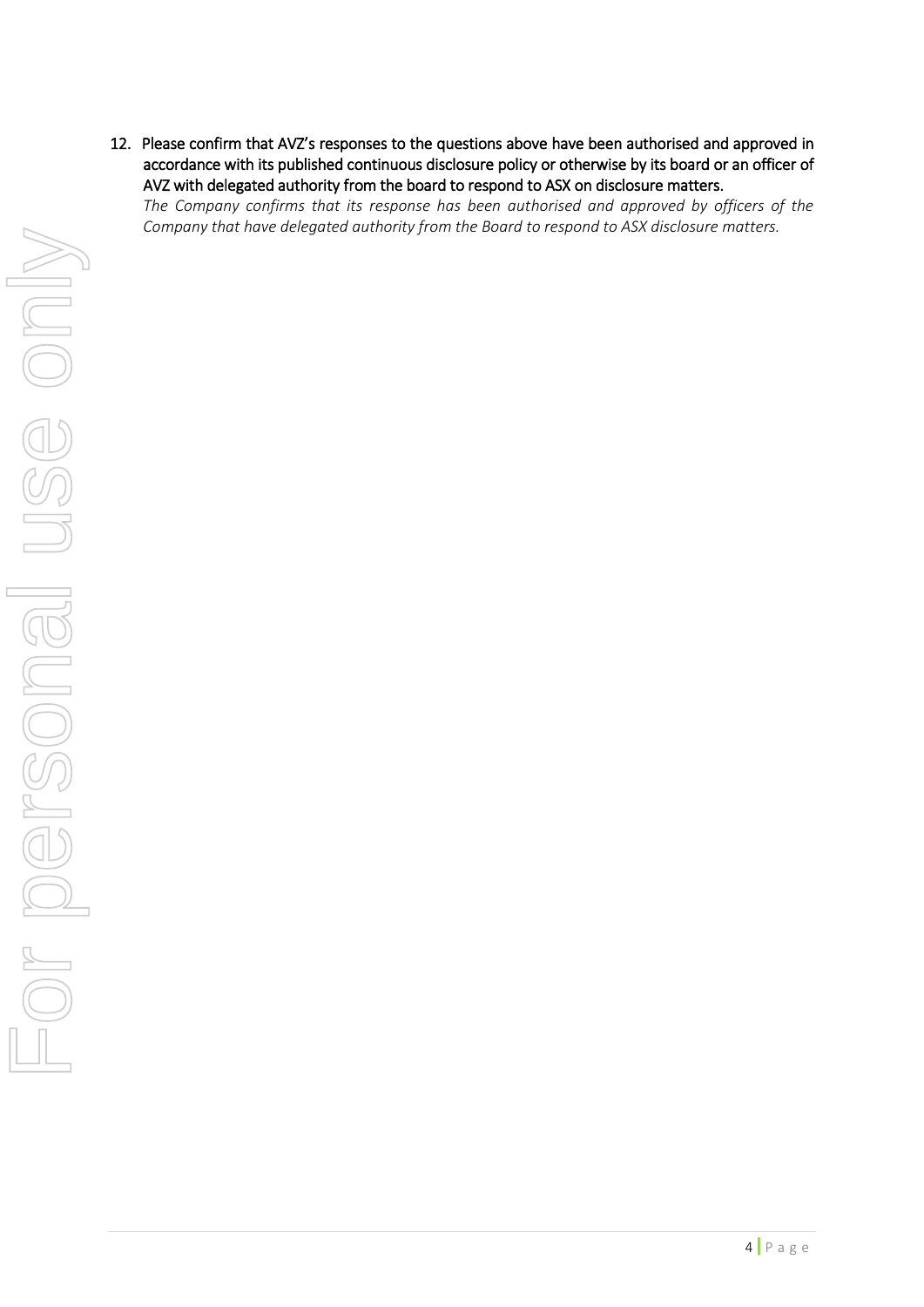

## 10 October 2018

Leonard Math AVZ Minerals Limited Level 2, 389 Oxford Street MOUNT HAWTHORN WA 6016

By email

Dear Mr Math

# **AVZ MINERALS LIMITED ("AVZ"): QUERY LETTER**

ASX Limited ("ASX") refers to the following.

A. An interview transcript between Nigel Ferguson and Global Business Reports dated 24 September 2018 about AVZ ("Interview"), not released to the ASX Market Announcements Platform, which among other things contains the following statements:

## *"Are you looking at the potential for offtake agreements?*

*So far, we have stayed in full ownership, but to get the project into production we have to consider this option. One pathway is a traditional debt/equity model, and the second is to take onboard a partner. We are in discussions with several Chinese groups about taking an investment in the company. We are talking about a premium to share price, and a 20% offtake would translate into between US\$30 million and US\$70 million into the company. The third and final option would be to sell half of the asset. For example, we could sell the northern half of the project for US\$250m-US\$300m and funnel the profit back into the remaining side. If choosing the latter, we could be debtfree – no dilution.*

### *Which option is most attractive to you at the moment?*

*At the moment, our primary option is a Chinese offtake, the reason being the possibility of a full buyout in the future. We have a few leading prospects; one that could be considered a multinational engineering firm, hence capable of providing us with the earth-moving equipment and construction assistance, and another is a multinational mining company with a number of current projects in the DRC. The third alternative is an electronics firm without any mining experience but interested in moving into lithium. The company wishes to build their upstream capacity and is debating the construction of a hydroxide plant. This would be an excellent option for us if we aspire to it."*

("Relevant Information")

B. AVZ's announcement entitled 'Scoping Study Highlights Strong Economic Potential of Manono' and released on the ASX Market Announcements Platform on 9 October 2018 ("Scoping Study").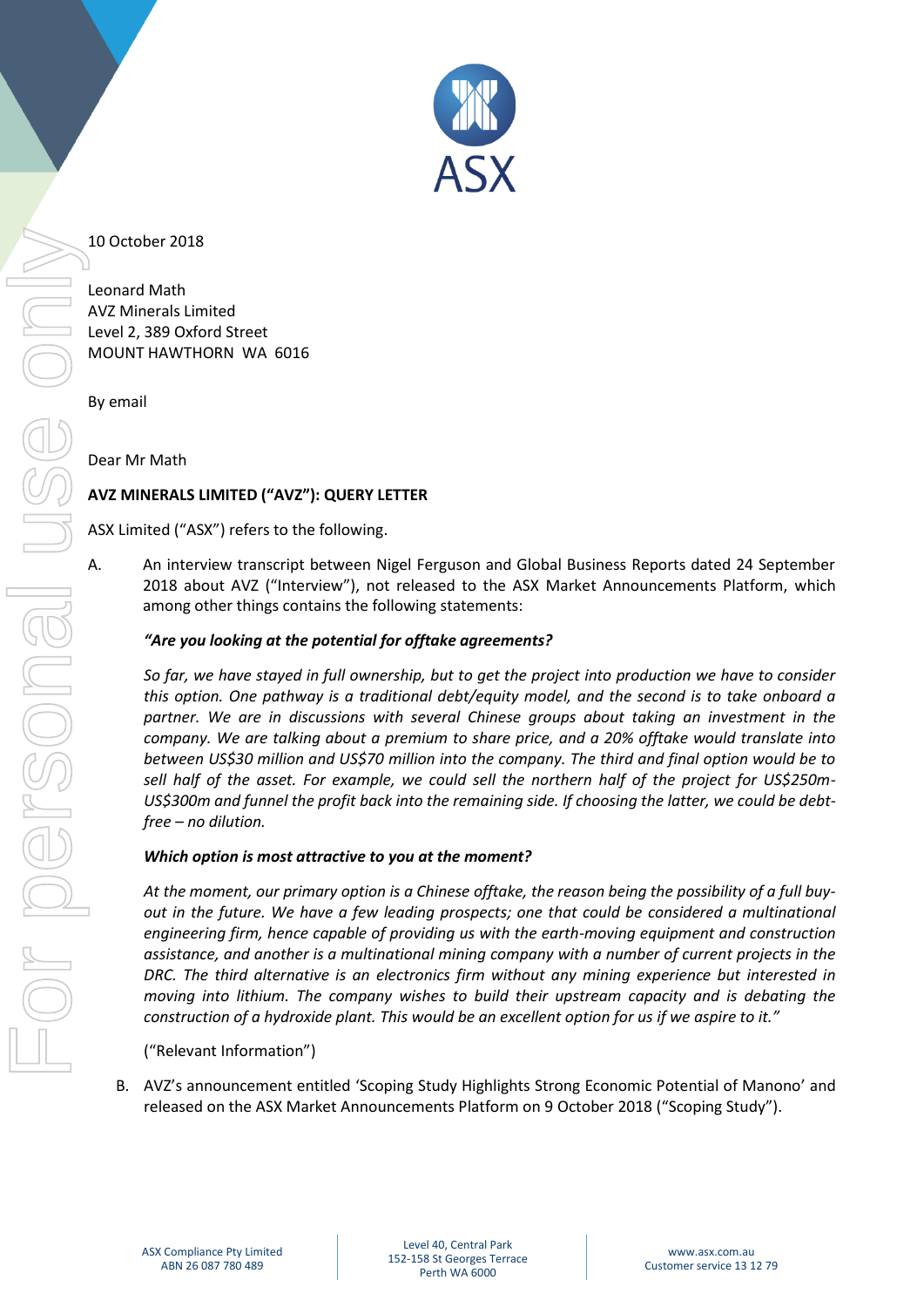

C. ASIC's Regulatory Guide 170: Prospective financial information, in particular:

RG 170.11 - We believe the general test of whether prospective financial information must be disclosed is whether it is:

- *(a) relevant to its audience; and*
- *(b) reliable (i.e. there must be a reasonable basis for it: see GIO Australia Holdings Ltd v. AMP Insurance Investment Holdings Pty Ltd (1998) 29 ACSR 584).*

RG 170.17 - *The making of a statement that contains prospective financial information (i.e. a forwardlooking statement) must have reasonable grounds or it will be taken to be misleading under s728(2) or 769C of the Corporations Act. What are 'reasonable grounds' should be determined objectively in light of all of the circumstances at the time of the statement, so that a reasonable person would view as reasonable the grounds for the statement.*

RG 170.18 - *We consider that prospective financial information based on hypothetical assumptions (rather than reasonable grounds) is likely to be misleading and provide little information value to investors. In our view, prospective financial information without reasonable grounds is not material to investors, nor would an investor reasonably require it or reasonably expect to find it in a disclosure document or PDS.*

RG 170.41 - *We generally consider that prospective financial information for a period of more than two years may require independent or objectively verifiable sources of information to establish that there are reasonable grounds to provide it. However, for an existing business preparing a statement on estimates for up to two years, we will generally not regard as necessary independent verification if there otherwise appear to be reasonable grounds to make the statement. Directors should state why they believe the information is objectively reasonable. We may still take action on a statement on estimates for up to two years if we believe there are no reasonable grounds to provide it.*

RG 170.42- *The reasonable grounds requirement means that there should be a relevant factual foundation for the prospective financial information and that the information is not contrived: see George v. Rockett (1990) 170 CLR 104 and Re Aldred & Dept of the Treasury (1994) 35 ALD 685.*

RG 170.50 - *The general principles in this regulatory guide also apply to advertising because of the interaction of s769C and 1041H*. [emphasis added]

*Section 769C states:* 

*For the purposes of this Chapter, or of a proceeding under this Chapter, if:* 

- *(a) a person makes a representation with respect to any future matter (including the doing of, or refusing to do, any act); and*
- (*b) the person does not have reasonable grounds for making the representation; the representation is taken to be misleading.*

### *Section 1041H states:*

*A person must not, in this jurisdiction, engage in conduct, in relation to a financial product or a financial service, that is misleading or deceptive or is likely to mislead or deceive.*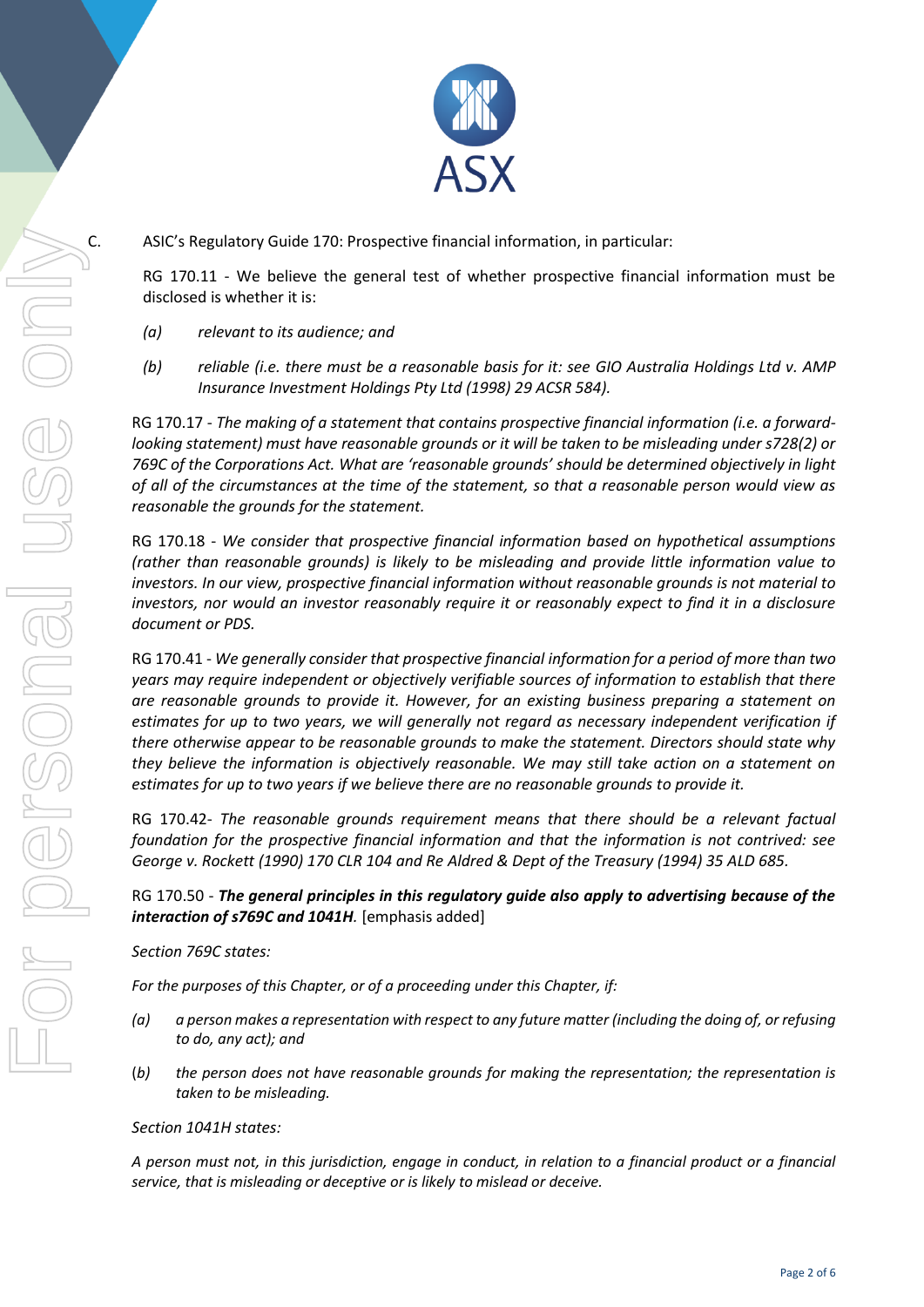

RG 170.59 - *Investors should be given enough information to enable them to:* 

- *(a) assess whether the prospective financial information is relevant and reliable (i.e. to form their own view about how reasonable the grounds are for making the statement); and*
- *(b) identify with certainty the facts and circumstances that support prospective financial information, as well as being able to demonstrate that the information is reasonable.*

RG 170.61 *- A disclosure document or PDS must specifically disclose any assumptions used in compiling prospective financial information that materially affect the forecast outcome. The assumptions should be detailed and specific enough to enable the investor to work through all of the prospective financial information. This may require details about how returns are calculated during each year that the information covers. Among other things, assumptions about expenditures, revenues, inflation rates and other such variables should be clearly disclosed and highlighted if different assumptions have been used for different parts of the term that the prospective financial information covers.* 

*RG 170.62 Investors must be able to assess:* 

- *(a) the validity of the assumptions on which the prospective financial information is based;*
- *(b) the likelihood of the assumptions actually occurring; and*
- *(c) the effect on the prospective financial information if the assumptions vary.*

RG 170.63 - *We expect a disclosure document or PDS to disclose material assumptions about:*

- *(a) specific future economic conditions; and*
- *(b) particular circumstances affecting a company or financial product and the industries relevant to that company or financial product.*

RG 170.64 - *Disclosure of the material assumptions allows an investor or adviser to make an informed assessment of an issuer's prospects, or a person as a retail client to make an informed decision whether to acquire the product.*

RG 170.65 - *An assessment of the impact of these assumptions on prospective financial information should also be included. However, a disclosure document or PDS does not have to:*

- *(a) state general assumptions, such as the absence of war or natural disasters, unless the forecast takes these events into account; or*
- *(b) disclose assumptions that would not materially affect the prospective financial information.*

RG 170.66 - *It is not sufficient to state the general nature of an assumption. Specific quantities or amounts should be set out. For example, it may not be sufficient to state that prospective financial information is based on an anticipated recovery in equity markets, without setting out the amount of the required recovery: see GIO Australia Holdings Ltd v. AMP Insurance Investment Holdings Pty Ltd (1998) 29 ACSR 584*.

RG 170.67 - *We consider that because the presence or absence of reasonable assumptions is a factor in any determination of whether an issuer has satisfied the relevant disclosure obligation, the basis for the assumptions underlying the prospective financial information should be stated in the disclosure*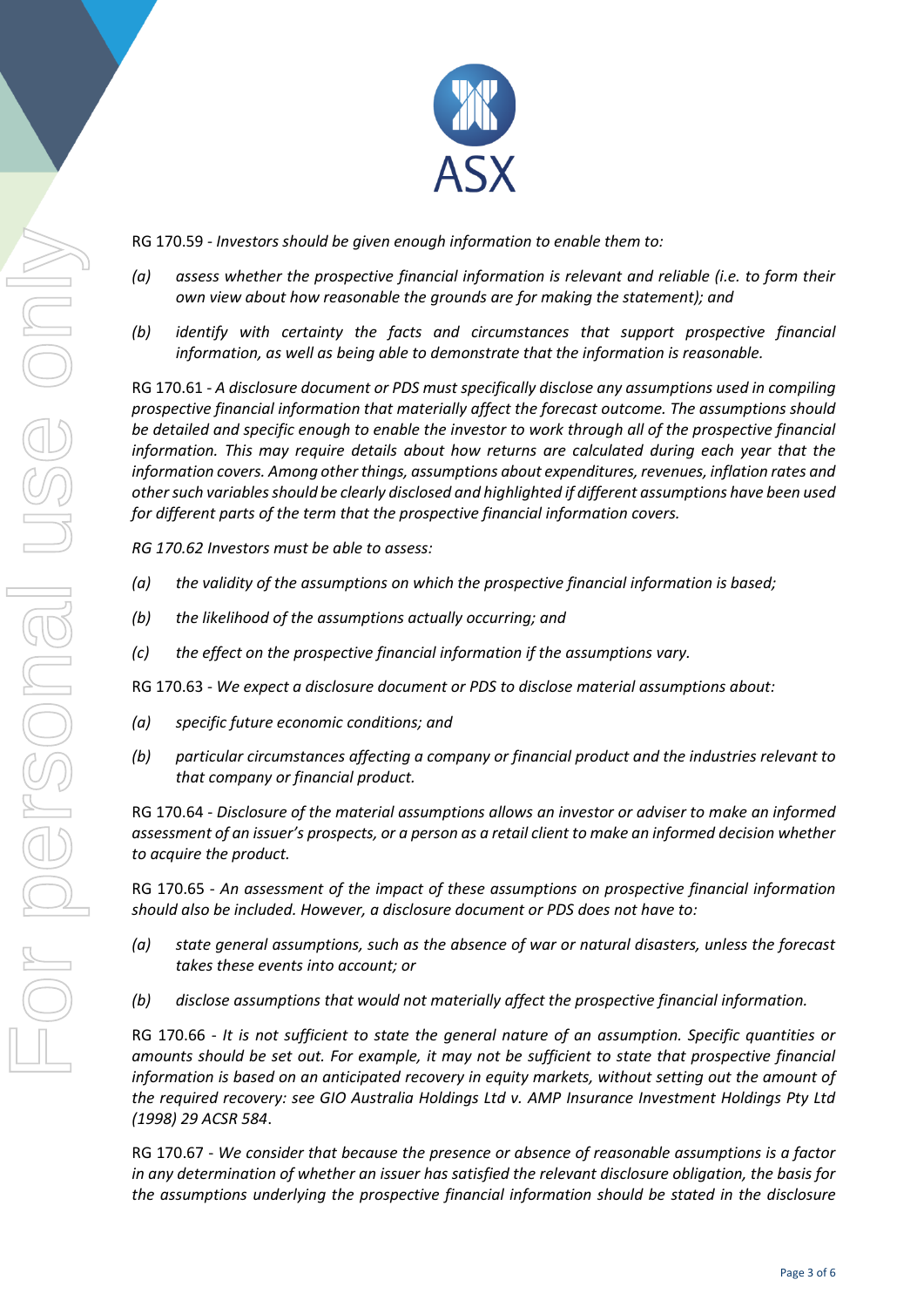

*document or PDS in order that an investor has some means of assessing that information: see Miba Pty Ltd v. Nescor Industries (1996) 141 ALR 525 and Wesfi Ltd v. Blend Investments Pty Ltd (1999) 31 ACSR 69*.

RG 170.68 - *Disclosure of the basis for prospective financial information may reduce the capacity of the information to mislead because such disclosure assists the assessment/decision of an investor or retail client*.

RG 170.78 - *Investors must be able to assess the reliability of prospective financial information. To do this, they should be able to assess whether the key assumptions are likely to occur. Therefore, a disclosure document or PDS must disclose material details about the enquiries and research undertaken and the process followed in preparing the information.*

A complete copy of the Regulatory Guide is available at <http://download.asic.gov.au/media/1240943/rg170-010411.pdf>

- D. Listing Rule 3.1, which requires a listed entity to give ASX immediately any information concerning it that a reasonable person would expect to have a material effect on the price or value of the entity's securities.
- E. The definition of "aware" in Chapter 19 of the Listing Rules, which states that:

"*an entity becomes aware of information if, and as soon as, an officer of the entity (or, in the case of a trust, an officer of the responsible entity) has, or ought reasonably to have, come into possession of the information in the course of the performance of their duties as an officer of that entity"*

and section 4.4 in Guidance Note 8 *Continuous Disclosure: Listing Rules 3.1 – 3.1B "When does an entity become aware of information"*.

- Listing Rule 3.1A, which sets out exceptions from the requirement to make immediate disclosure, provided that each of the following are satisfied.
	- *"3.1A Listing rule 3.1 does not apply to particular information while each of the following is satisfied in relation to the information:*
		- *3.1A.1 One or more of the following applies:*
			- *It would be a breach of a law to disclose the information;*
			- *The information concerns an incomplete proposal or negotiation;*
			- *The information comprises matters of supposition or is insufficiently definite to warrant disclosure;*
			- *The information is generated for the internal management purposes of the entity; or*
			- *The information is a trade secret; and*
		- *3.1A.2 The information is confidential and ASX has not formed the view that the information has ceased to be confidential; and*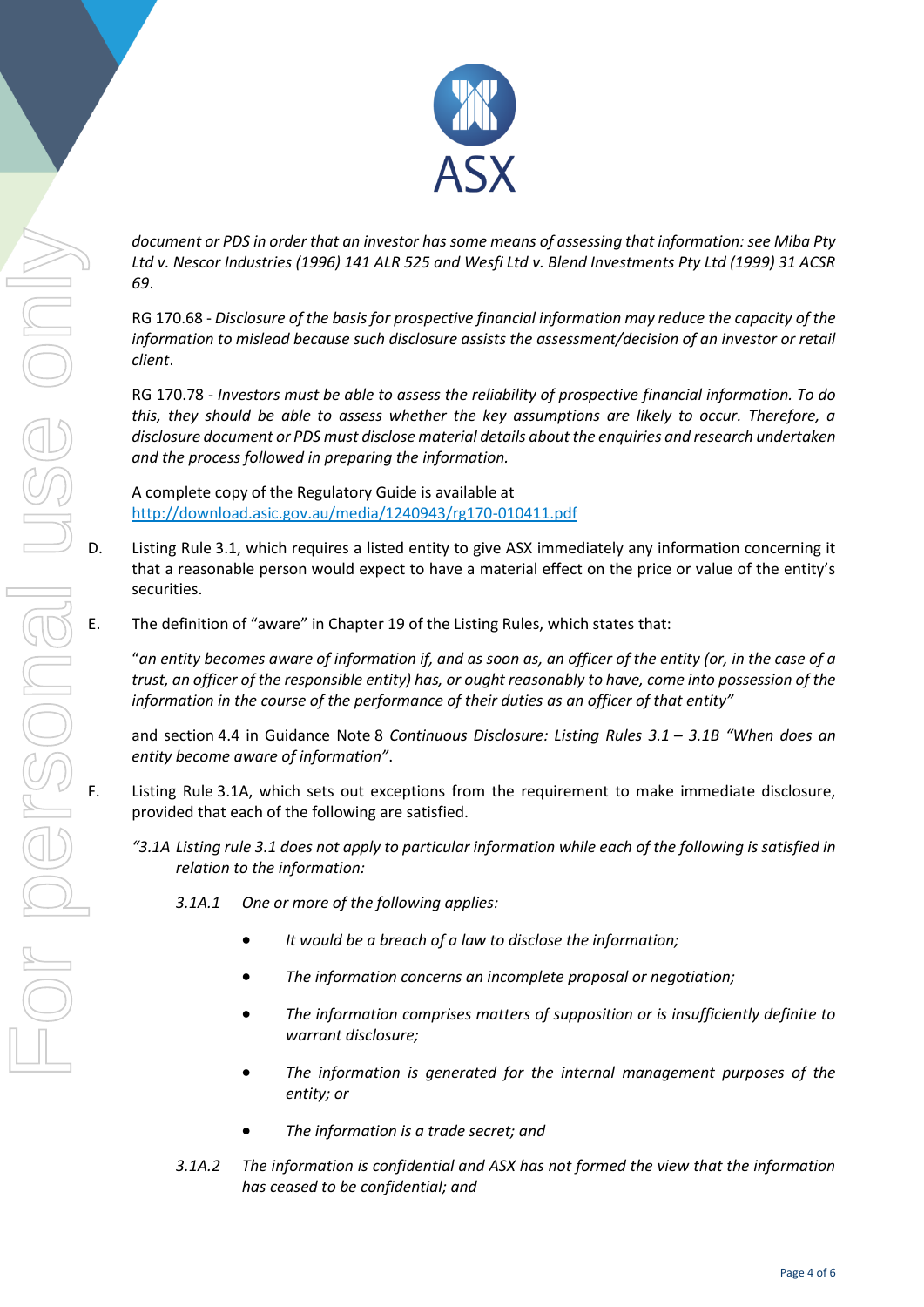

- Rule 18.7A. For personal use only
	- *3.1A.3 A reasonable person would not expect the information to be disclosed."*
	- G. ASX's policy position on the concept of "*confidentiality*", which is detailed in section 5.8 of Guidance Note 8 *Continuous Disclosure: Listing Rules 3.1 – 3.1B*. In particular, the Guidance Note states that:

*"Whether information has the quality of being confidential is a question of fact, not one of the intention or desire of the listed entity. Accordingly, even though an entity may consider information to be confidential and its disclosure to be a breach of confidence, if it is in fact disclosed by those who know it, then it ceases to be confidential information for the purposes of this rule."*

Having regard to the above, ASX asks AVZ to answer separately each of the following questions and provide the following confirmations in a format suitable for release to the market in accordance with Listing

- 1. Please advise who wrote the content of the Interview?
- 2. Did AVZ commission any consultants or advisers to arrange the interview content? If so, please set out who was engaged in this regard.
- 3. Did the board of directors of AVZ approve the content of the Interview?
- 4. Please explain the basis for Mr Ferguson's statement that a 20% offtake would translate into US\$30 million and US\$70 million and set out why this option was not addressed in the Scoping Study. In answering this question you should have regard to ASIC RG 170.
- 5. Please explain the basis for Mr Ferguson's statement AVZ could sell the northern half of the project for US\$250 million - US\$350 million and set out why this option was not addressed in the Scoping Study. In answering this question you should have regard to ASIC RG 170.
- 6. When did AVZ first become aware of the Relevant Information?
- 7. Does AVZ consider the Relevant Information to be information that a reasonable person would expect to have a material effect on the price or value of its securities?
- 8. If the answer to question 2 is "no", please advise the basis for that view.

If the answer to question 2 is "yes" and AVZ first became aware of the Relevant Information before the Relevant Date, did AVZ make any announcement prior to the Relevant Date which disclosed the Relevant Information? If so, please provide details. If not, please explain why the Relevant Information was not released to the market at an earlier time, commenting specifically on when you believe AVZ was obliged to release the Relevant Information under Listing Rules 3.1 and 3.1A and what steps AVZ took to ensure that the Relevant Information was released promptly and without delay.

- 10. Please confirm that AVZ has released an announcement which retracts any reference to potential offtake values and potential sale values.
- 11. Please confirm that AVZ is in compliance with the Listing Rules and, in particular, Listing Rule 3.1.
- 12. Please confirm that AVZ's responses to the questions above have been authorised and approved in accordance with its published continuous disclosure policy or otherwise by its board or an officer of AVZ with delegated authority from the board to respond to ASX on disclosure matters.